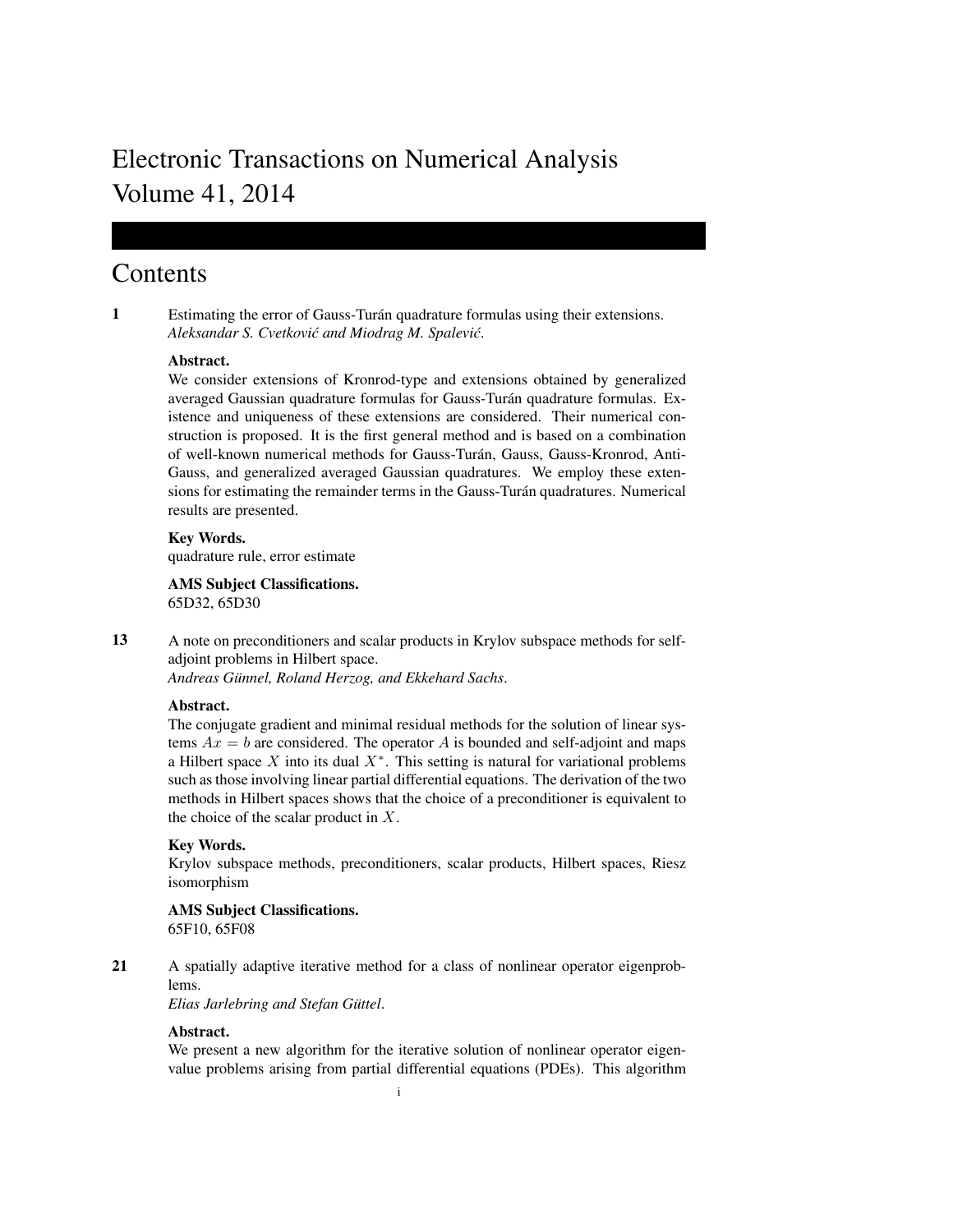combines automatic spatial resolution of linear operators with the infinite Arnoldi method for nonlinear matrix eigenproblems proposed by Jarlebring et al. [Numer. Math., 122 (2012), pp. 169–195]. The iterates in this infinite Arnoldi method are functions, and each iteration requires the solution of an inhomogeneous differential equation. This formulation is independent of the spatial representation of the functions, which allows us to employ a dynamic representation with an accuracy of about the level of machine precision at each iteration similar to what is done in the Chebfun system with its chebop functionality although our function representation is entirely based on coefficients instead of function values. Our approach also allows nonlinearity in the boundary conditions of the PDE. The algorithm is illustrated with several examples, e.g., the study of eigenvalues of a vibrating string with delayed boundary feedback control.

#### Key Words.

Arnoldi's method, nonlinear eigenvalue problems, partial differential equations, Krylov subspaces, delay-differential equations, Chebyshev polynomials

AMS Subject Classifications.

65F15, 65N35, 65N25

42 Multigrid preconditioning of the non-regularized augmented Bingham fluid problem.

*Alexis Aposporidis, Panayot S. Vassilevski, and Alessandro Veneziani*.

#### Abstract.

In the numerical solution of visco-plastic fluids, one of the hard problems is the effective detection of *rigid* or *plug* regions. These occur when the strain-rate tensor vanishes and consequently the equations for the fluid region become singular. In order to manage this lack of regularity, different approaches are possible. *Regularization procedures* replace the plug regions with high-viscosity fluid regions, featuring a regularization parameter  $\varepsilon > 0$ . In Aposporidis et al. [Comput. Methods Appl. Mech. Engrg., 200 (2011), pp. 2434–2446], an augmented formulation for Bingham fluids was introduced to improve the regularity properties of the problem. Results presented there show that the augmented formulation is more effective for numerical purposes and it works also in the non-regularized case ( $\varepsilon = 0$ ) without a significant degradation of the non-linear solver's performance. However, when solving high-dimensional Bingham problems, the augmented formulation leads to more challenging linear systems. In this paper we develop a strategy for preconditioning large non-regularized augmented Bingham systems. We use the regularized problem as a preconditioner for the non-regularized case. Then, we resort to a nonlinear geometric multilevel preconditioner to accelerate the convergence of the flexible Krylov linear solver for the regularized Bingham preconditioner. Results presented here demonstrate the effectiveness of the strategy also in realistic (non-academic) test cases.

#### Key Words.

multigrid, multilevel flexible GMRES, Bingham flow, mixed finite elements

#### AMS Subject Classifications.

65F10, 65N30, 65N55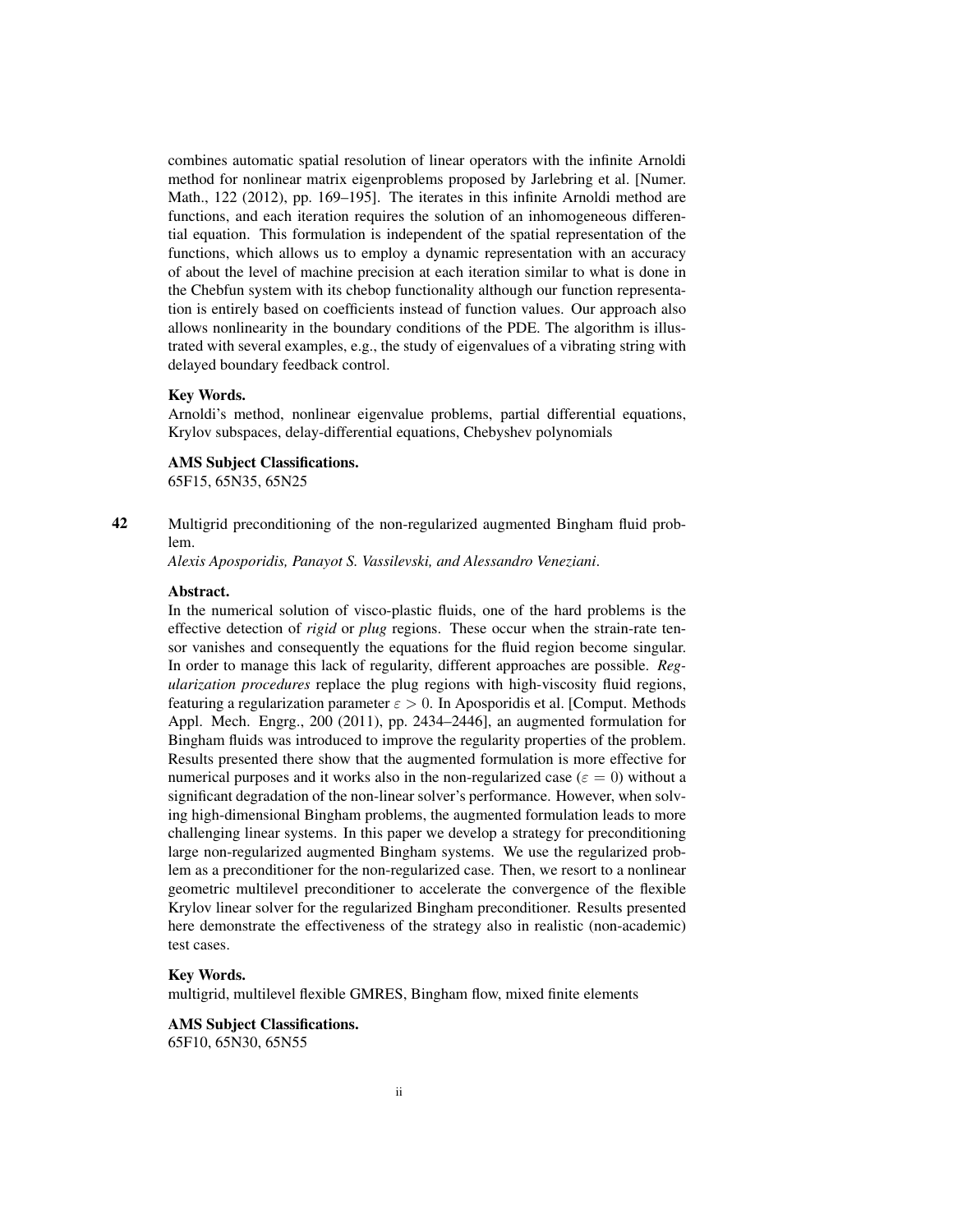## 62 Conditional space-time stability of collocation Runge–Kutta for parabolic evolution equations.

*Roman Andreev and Julia Schweitzer*.

#### Abstract.

We formulate collocation Runge–Kutta time-stepping schemes applied to linear parabolic evolution equations as space-time Petrov–Galerkin discretizations, and investigate their a priori stability for the parabolic space-time norms, that is the operator norm of the discrete solution mapping. The focus is on A-stable Gauß– Legendreand L-stable right-Radau nodes, addressing in particular the implicit midpoint rule, the backward Euler, and the three stage Radau5 time-stepping schemes. Collocation on Lobatto nodes is analyzed as a by-product. We find through explicit estimates that the operator norm is controlled in terms of the parabolic CFL number together with a measure of self-duality of the spatial discretization. Numerical observations motivate and illustrate the results.

#### Key Words.

Space-time variational formulation, Runge-Kutta collocation method, parabolic evolution equations, space-time stability, Petrov-Galerkin.

#### AMS Subject Classifications.

35K90, 65M12, 65M20, 65M60

81 On convergence rates for quasi-solutions of ill-posed problems. *Andreas Neubauer and Ronny Ramlau*.

#### Abstract.

Usually, one needs information about the noise level to find proper regularized solutions when solving ill-posed problems. However, for several inverse problems, it is not easy to obtain an accurate estimation of the noise level. If one has information about bounds of the solution in some stronger norm, quasi-solutions are an excellent alternative. Besides existence, stability, and convergence results, it is the major emphasis of this paper to prove convergence rates for quasi-solutions in Hilbert scales.

#### Key Words.

quasi-solutions, regularization in Hilbert scales, convergence rates

## AMS Subject Classifications.

47A52, 65J20

93 The block preconditioned steepest descent iteration for elliptic operator eigenvalue problems.

*Klaus Neymeyr and Ming Zhou*.

#### Abstract.

The block preconditioned steepest descent iteration is an iterative eigensolver for subspace eigenvalue and eigenvector computations. An important area of application of the method is the approximate solution of mesh eigenproblems for selfadjoint elliptic partial differential operators. The subspace iteration allows to compute some of the smallest eigenvalues together with the associated invariant subspaces simultaneously. The building blocks of the iteration are the computation of the preconditioned residual subspace for the current iteration subspace and the application of the Rayleigh-Ritz method in order to extract an improved subspace iterate.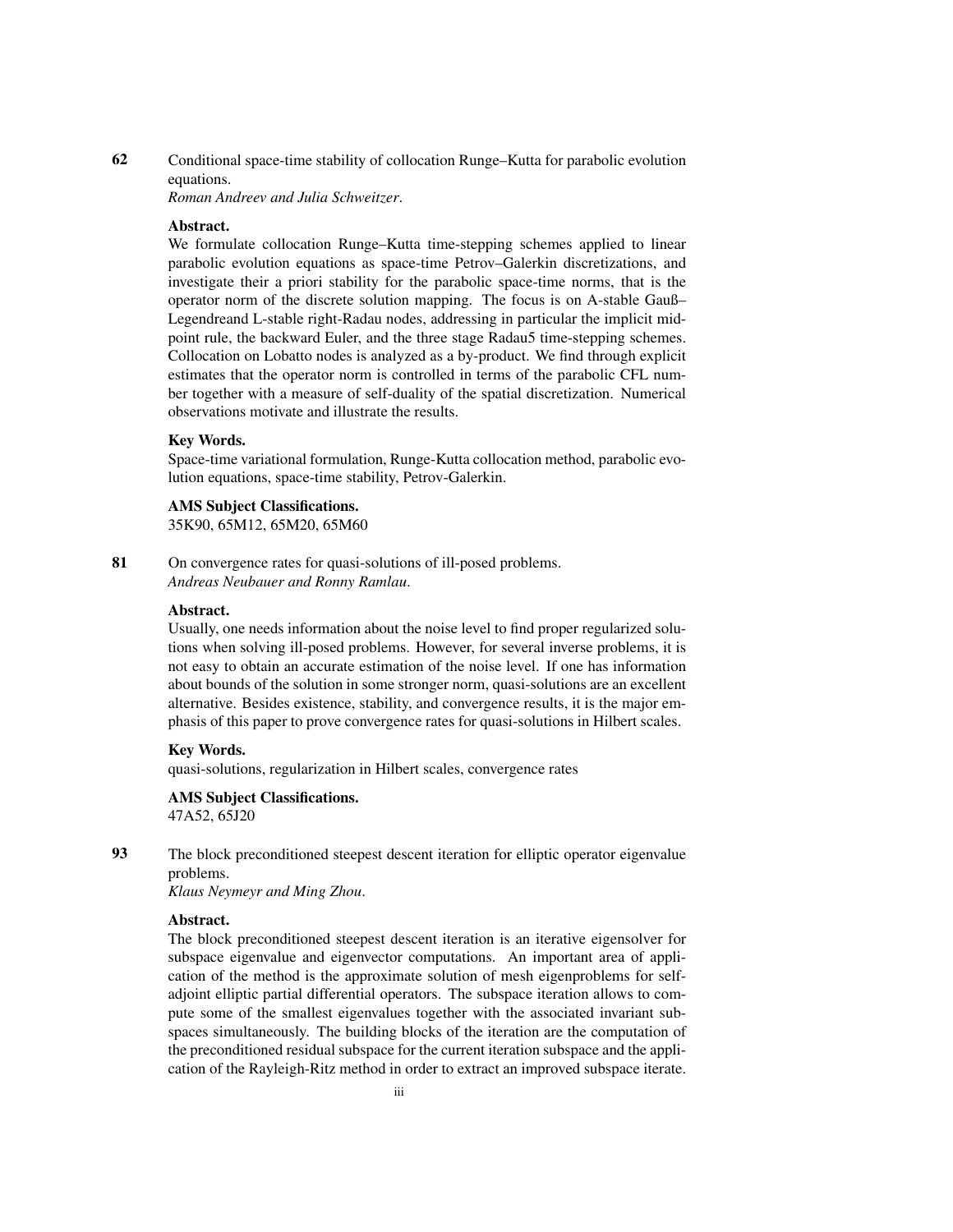The convergence analysis of this iteration provides new sharp estimates for the Ritz values. It is based on the analysis of the vectorial preconditioned steepest descent iteration which appeared in [SIAM J. Numer. Anal., 50 (2012), pp. 3188–3207]. Numerical experiments using a finite element discretization of the Laplacian with up to  $5 \cdot 10^7$  degrees of freedom and with multigrid preconditioning demonstrate the near-optimal complexity of the method.

## Key Words.

subspace iteration, steepest descent/ascent, Rayleigh-Ritz procedure, elliptic eigenvalue problem, multigrid, preconditioning

## AMS Subject Classifications.

65N12, 65N22, 65N25, 65N30

109 Error estimates for a two-dimensional special finite element method based on component mode synthesis.

*Ulrich Hetmaniuk and Axel Klawonn*.

#### Abstract.

This paper presents a priori error estimates for a special finite element discretization based on component mode synthesis. The basis functions exploit an orthogonal decomposition of the trial subspace to minimize the energy and are expressed in terms of local eigenproblems. The a priori error bounds state the explicit dependency of constants with respect to the mesh size and the first neglected eigenvalues. A residual-based a posteriori error indicator is derived. Numerical experiments on academic problems illustrate the sharpness of these bounds.

#### Key Words.

domain decomposition, finite elements, eigendecomposition, a posteriori error estimation

## AMS Subject Classifications.

35J20, 65F15, 65N25, 65N30, 65N55

133 Zeros and singular points for one-sided coquaternionic polynomials with an extension to other  $\mathbb{R}^4$  algebras.

*Drahoslava Janovska and Gerhard Opfer ´* .

#### Abstract.

For finding the zeros of a coquaternionic polynomial  $p$  of degree  $n$ , where  $p$  is given in standard form  $p(z) = \sum c_j z^j$ , the concept of a (real) companion polynomial q of degree  $2n$ , as introduced for quaternionic polynomials, is applied. If  $z_0$  is a root of q, then, based on  $z_0$ , there is a simple formula for an element z with the property that  $p(z)p(z) = 0$ , thus z is a singular point of p. Under certain conditions, the same z has the property that  $p(z) = 0$ , thus z is a zero of p. There is an algorithm for finding zeros and singular points of  $p$ . This algorithm will find all zeros  $z$  with the property that in the equivalence class to which  $z$  belongs, there are complex elements. For finding zeros which are not similar to complex numbers, Newton's method is applied, and a simple technique for computing the exact Jacobi matrix is presented. We also show, that there is no "Fundamental Theorem of Algebra" for coquaternions, but we state a conjecture that a "Weak Fundamental Theorem of Algebra" for coquaternions is valid. Several numerical examples are presented. It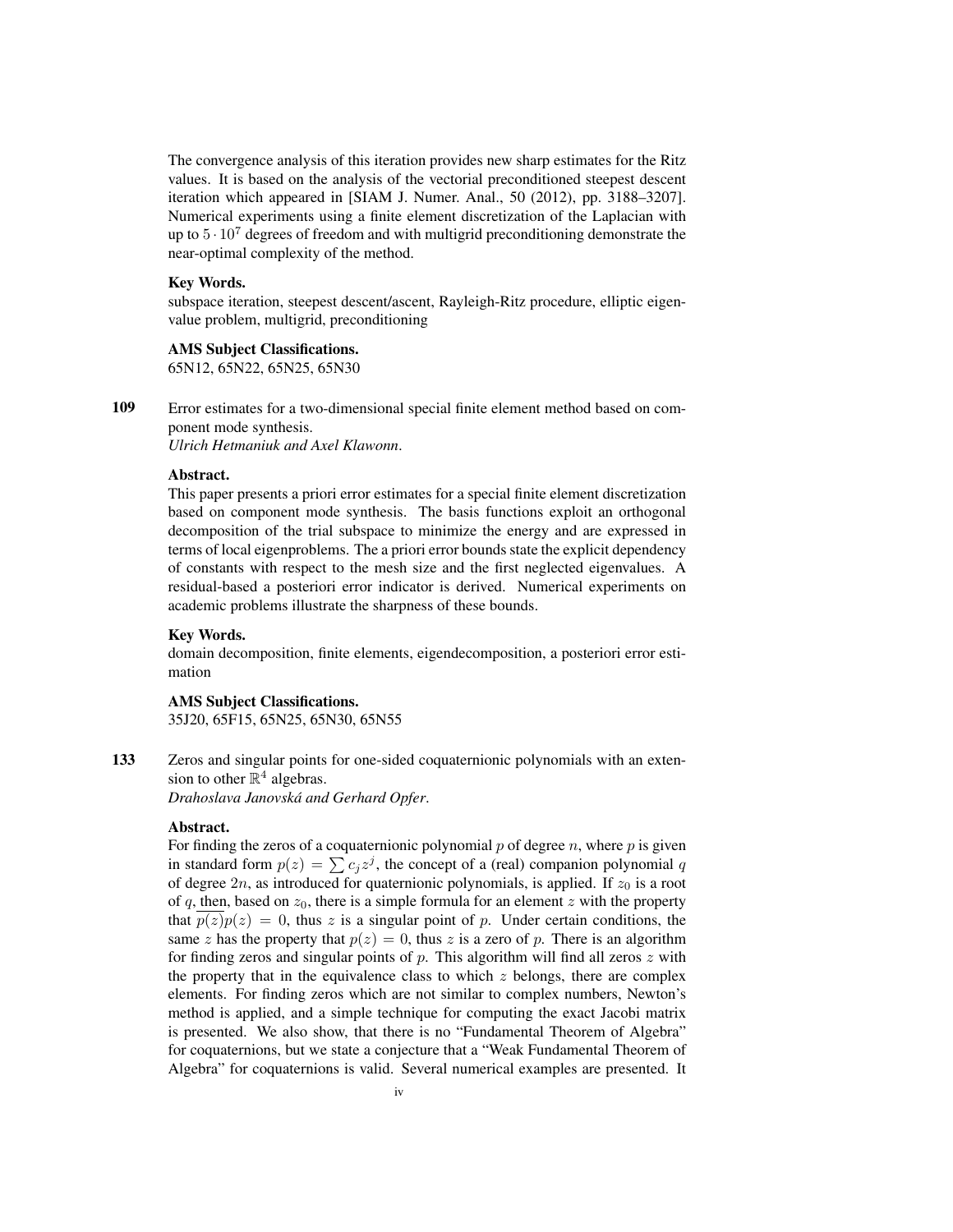is also shown how to apply the given results to other algebras of  $\mathbb{R}^4$  like tessarines, cotessarines, nectarines, conectarines, tangerines, cotangerines.

## Key Words.

zeros of coquaternionic polynomials, zeros of polynomials in split quaternions, companion polynomial for coquaternionic polynomials, singular points for coquaternionic polynomials, Newton method for coquaternionic polynomials, exact Jacobi matrix for coquaternionic polynomials, "Weak Fundamental Theorem of Algebra" for coquaternions, zeros of polynomials in other  $\mathbb{R}^4$  algebras (tessarines, cotessarines, nectarines, conectarines, tangerines, cotangerines)

#### AMS Subject Classifications.

12E15, 12Y05, 65J15

159 Max-min and min-max approximation problems for normal matrices revisited. *Jörg Liesen and Petr Tichý.* 

## Abstract.

We give a new proof of an equality of certain max-min and min-max approximation problems involving normal matrices. The previously published proofs of this equality apply tools from matrix theory, (analytic) optimization theory, and constrained convex optimization. Our proof uses a classical characterization theorem from approximation theory and thus exploits the link between the two approximation problems with normal matrices on the one hand and approximation problems on compact sets in the complex plane on the other.

#### Key Words.

matrix approximation problems, min-max and max-min approximation problems, best approximation, normal matrices

## AMS Subject Classifications.

41A10, 30E10, 49K35, 65F10

167 Nonuniform sparse recovery with Subgaussian matrices. *Ulas¸ Ayaz and Holger Rauhut*.

#### Abstract.

Compressive sensing predicts that sufficiently sparse vectors can be recovered from highly incomplete information using efficient recovery methods such as  $\ell_1$ minimization. Random matrices have become a popular choice for the measurement matrix. Indeed, near-optimal uniform recovery results have been shown for such matrices. In this note we focus on nonuniform recovery using subgaussian random matrices and  $\ell_1$ -minimization. We provide conditions on the number of samples in terms of the sparsity and the signal length which guarantee that a fixed sparse signal can be recovered with a random draw of the matrix using  $\ell_1$ -minimization. Our proofs are short and provide explicit and convenient constants.

#### Key Words.

compressed sensing, sparse recovery, random matrices,  $\ell_1$ -minimization

v

## AMS Subject Classifications.

94A20, 60B20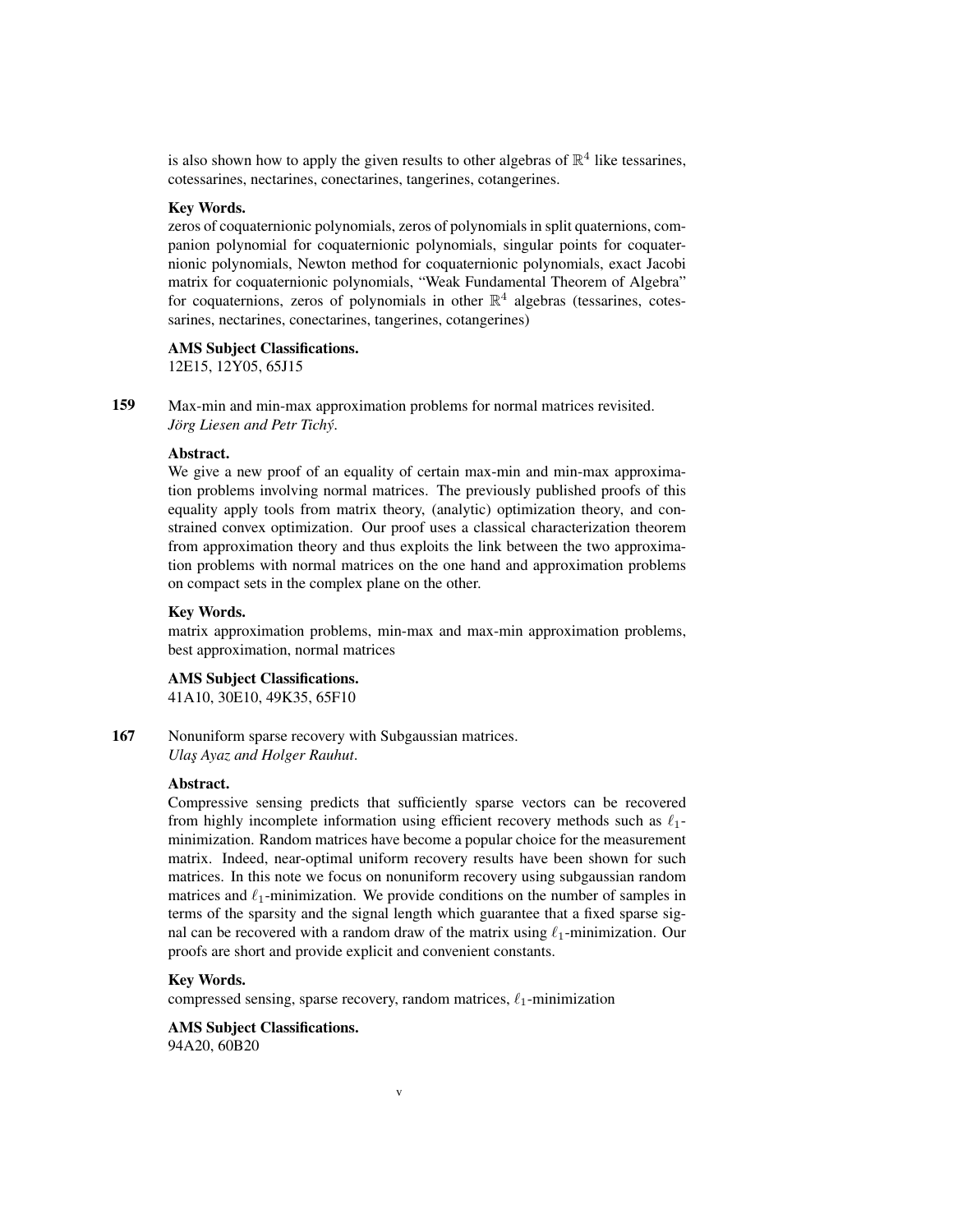## 179 Polynomial preconditioning for the GeneRank problem. *Davod Khojasteh Salkuyeh, Vahid Edalatpour, and Davod Hezari*.

## Abstract.

Identifying key genes involved in a particular disease is a very important problem in biomedical research. The GeneRank model is based on the PageRank algorithm and shares many of its mathematical properties. The model brings together gene expression information with a network structure and ranks genes based on the results of microarray experiments combined with gene expression information, for example, from gene annotations (GO). In this study, we present a polynomial preconditioned conjugate gradient algorithm to solve the GeneRank problem and study its properties. Some numerical experiments are given to show the effectiveness of the suggested preconditioner.

#### Key Words.

gene network, gene ontologies, conjugate gradient, Chebyshev polynomial, preconditioner, M-matrix

#### AMS Subject Classifications.

65F10, 65F50, 9208, 92D20

190 Collocation for singular integral equations with fixed singularities of particular Mellin type.

*Peter Junghanns, Robert Kaiser, and Giuseppe Mastroianni*.

#### Abstract.

This paper is concerned with the stability of collocation methods for Cauchy singular integral equations with fixed singularities on the interval [−1, 1]. The operator in these equations is supposed to be of the form  $a\mathcal{I} + b\mathcal{S} + \mathcal{B}^{\pm}$  with piecewise continuous functions a and b. The operator  $S$  is the Cauchy singular integral operator and  $B^{\pm}$  is a finite sum of integral operators with fixed singularities at the points  $\pm 1$  of special kind. The collocation methods search for approximate solutions of the form  $\nu(x)p_n(x)$  or  $\mu(x)p_n(x)$  with Chebyshev weights  $\nu(x) = \sqrt{\frac{1+x}{1-x}}$  or  $\mu(x) = \sqrt{\frac{1-x}{1+x}}$ . respectively, and collocation with respect to Chebyshev nodes of first and third or fourth kind is considered. For the stability of collocation methods in a weighted L<sup>2</sup>-space, we derive necessary and sufficient conditions.

#### Key Words.

collocation method, stability,  $C^*$ -algebra, notched half plane problem

AMS Subject Classifications. 65R20, 45E05

249 Parameter estimation of monomial-exponential sums. *Luisa Fermo, Cornelis Van der Mee, and Sebastiano Seatzu*.

## Abstract.

In this paper we propose a matrix-pencil method for the identification of parameters and coefficients of a monomial-exponential sum which can be considered as an extension of existing matrix-pencil methods for the parameter estimation of exponential sums. The technique adopted is based on properties of the finite difference equations and it overcomes the difficulty of their extension via the invertibility of the generalized Vandermonde matrix. As a result, a matrix-pencil method based on the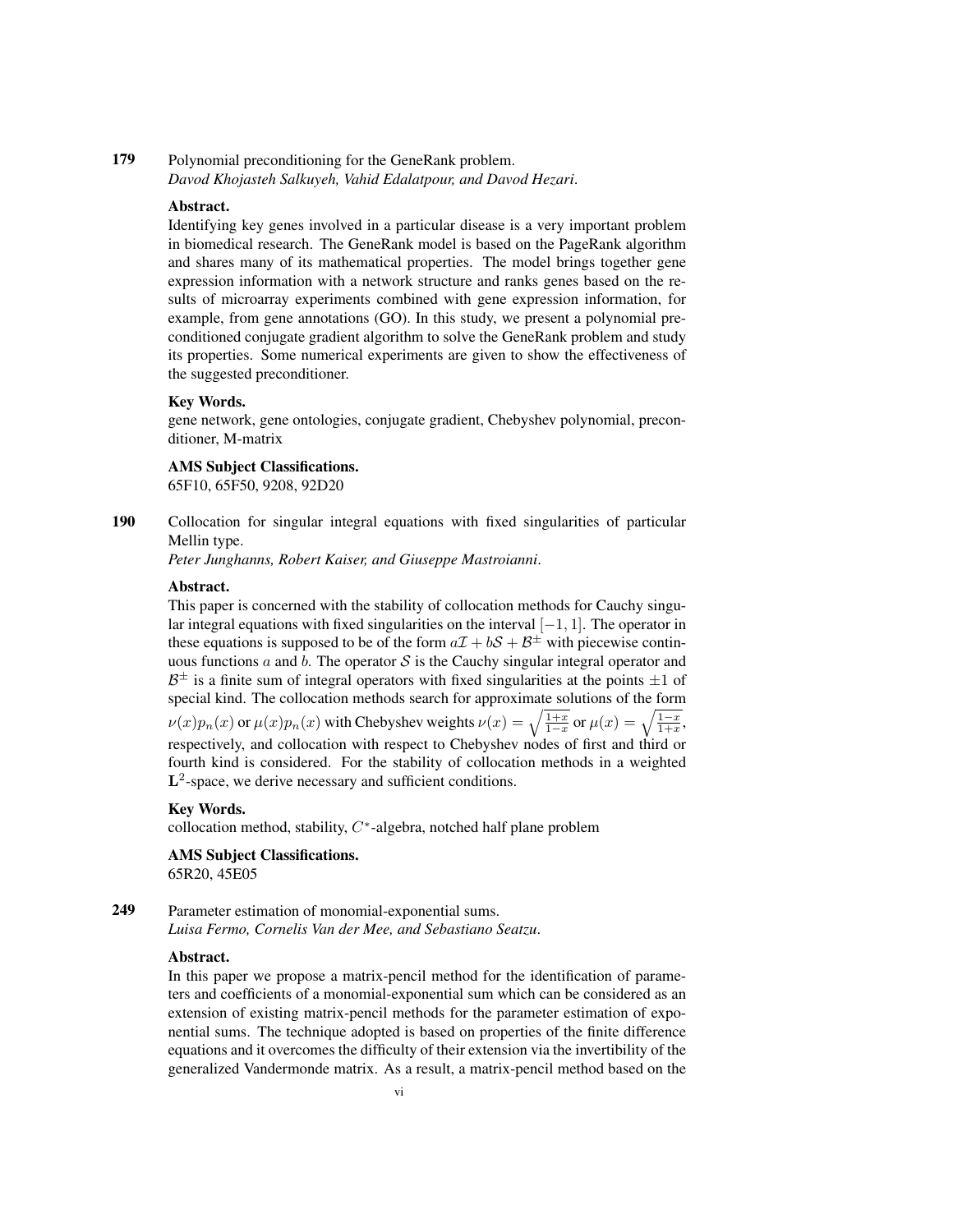GSVD or the SVD is proposed which allows us to identify both simple and multiple parameters. Applications of this method to various examples show its effectiveness.

## Key Words.

nonlinear approximation, parameter estimation, matrix pencils

## AMS Subject Classifications.

41A46, 15A22, 65F15

262 A unified analysis of three finite element methods for the Monge-Ampère equation. *Michael Neilan*.

## Abstract.

It was recently shown in S. C. Brenner et al. [Math. Comp., 80 (2011), pp. 1979– 1995] that Lagrange finite elements can be used to approximate classical solutions of the Monge-Ampere equation, a fully nonlinear second order PDE. We expand on ` these results and give a unified analysis for many finite element methods satisfying some mild structure conditions in two and three dimensions. After proving some abstract results, we lay out a blueprint to construct various finite element methods that inherit these conditions and show how  $C^1$  finite element methods,  $C^0$  finite element methods, and discontinuous Galerkin methods fit into the framework.

#### Key Words.

fully nonlinear PDEs, Monge-Ampère equation, finite element methods, discontinuous Galerkin methods

#### AMS Subject Classifications.

65N30, 65N12, 35J60.

289 Convergence analysis of the operational Tau method for Abel-type Volterra integral equations.

*P. Mokhtary and F. Ghoreishi*.

#### Abstract.

In this paper, a spectral Tau method based on Jacobi basis functions is proposed and its stability and convergence properties are considered for obtaining an approximate solution of Abel-type integral equations. This work is organized in two parts. First, we present a stable operational Tau method based on Jacobi basis functions that provides an efficient approximate solution for the Abel-type integral equations by using a reduced set of matrix operations. We also provide a rigorous error analysis for the proposed method in the weighted  $L^2$ - and uniform norms under more general regularity assumptions on the exact solution. It is shown that the proposed method converges, but since the solutions of these equations have a singularity near the origin, a loss in the convergence order of the Tau method is expected. To overcome this drawback we then propose a regularization process, in which the original equation is changed into a new equation which possesses a smooth solution, by applying a suitable variable transformation such that the spectral Tau method can be applied conveniently. We also prove that after this regularization technique, the numerical solution of the new equation based on the operational Tau method has exponential rate of convergence. Some standard examples are provided to confirm the reliability of the proposed method.

#### Key Words.

Operational Tau method, Abel-type Volterra integral equations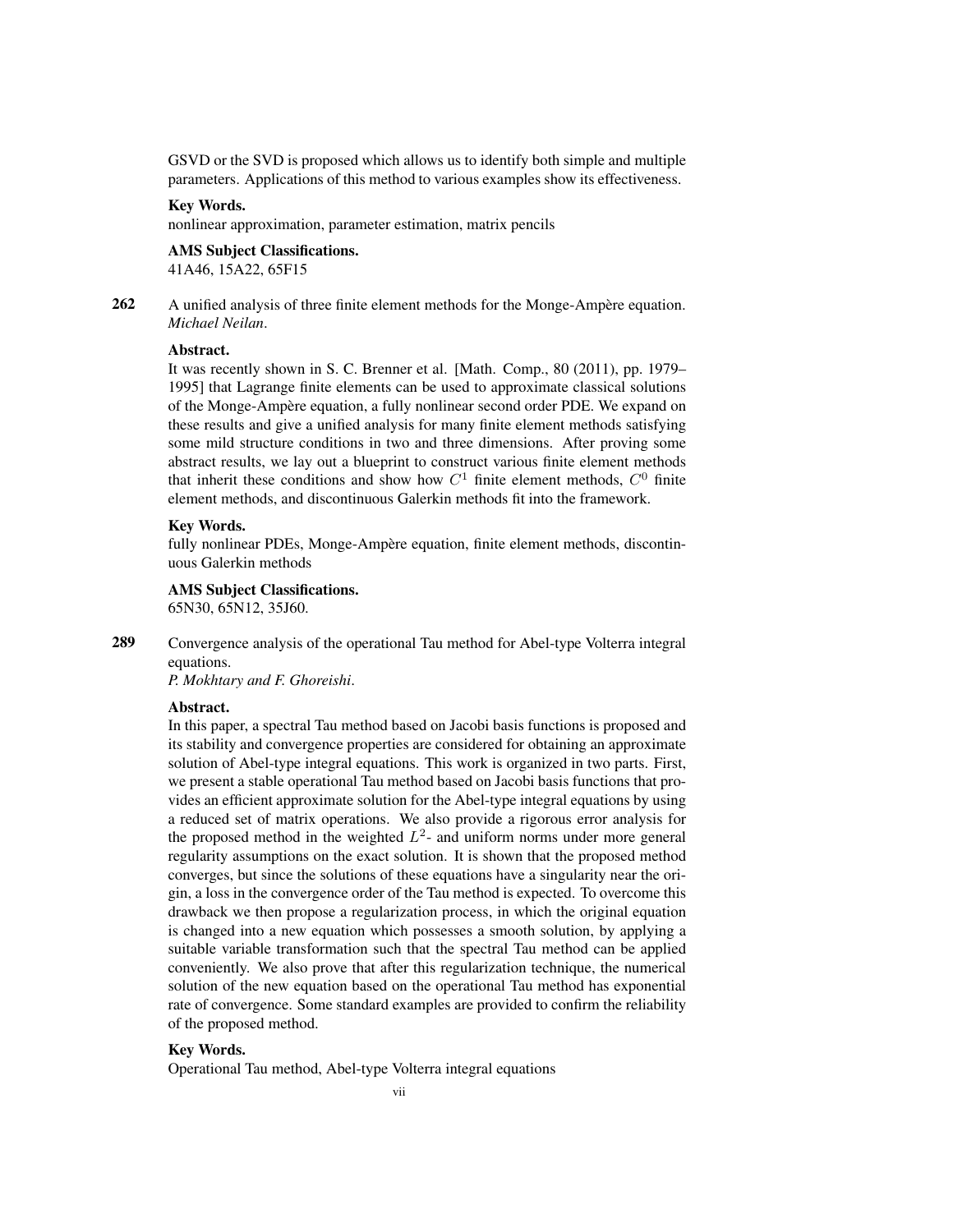## AMS Subject Classifications.

45E10, 41A25

306 Finite element approximation of viscoelastic flow in a moving domain. *Jason Howell, Hyesuk Lee, and Shuhan Xu*.

#### Abstract.

In this work the problem of a viscoelastic fluid flow in a movable domain is considered. A numerical approximation scheme is developed based on the Arbitrary Lagrangian-Eulerian (ALE) formulation of the flow equations. The spatial discretization is accomplished by the finite element method, and the discontinuous Galerkin method is used for stress approximation. Both first and second order timestepping schemes satisfying the geometric conservation law (GCL) are derived and analyzed, and numerical experiments that support the theoretical results are presented.

## Key Words.

Viscoelastic fluid flow, moving boundary, finite elements, fluid-structure interaction.

AMS Subject Classifications. 65M60, 65M12.

328 Discontinuous Galerkin methods for the p-biharmonic equation from a discrete variational perspective. *Tristan Pryer*.

#### Abstract.

We study discontinuous Galerkin approximations of the  $p$ -biharmonic equation for  $p \in (1,\infty)$  from a variational perspective. We propose a discrete variational formulation of the problem based on an appropriate definition of a finite element Hessian and study convergence of the method (without rates) using a semicontinuity argument. We also present numerical experiments aimed at testing the robustness of the method.

## Key Words.

discontinuous Galerkin finite element method, discrete variational problem, pbiharmonic equation

AMS Subject Classifications. 65N30, 65K10, 35J40

350 Convergence analysis of the FEM coupled with Fourier-mode expansion for the electromagnetic scattering by biperiodic structures. *Guanghui Hu and Andreas Rathsfeld*.

#### Abstract.

Scattering of time-harmonic electromagnetic plane waves by a doubly periodic surface structure in  $\mathbb{R}^3$  can be simulated by a boundary value problem of the timeharmonic curl-curl equation. For a truncated FEM domain, non-local boundary conditions are required in order to satisfy the radiation conditions for the upper and lower half spaces. As an alternative to boundary integral formulations, to approximate radiation conditions and absorbing boundary methods, Huber et al. [SIAM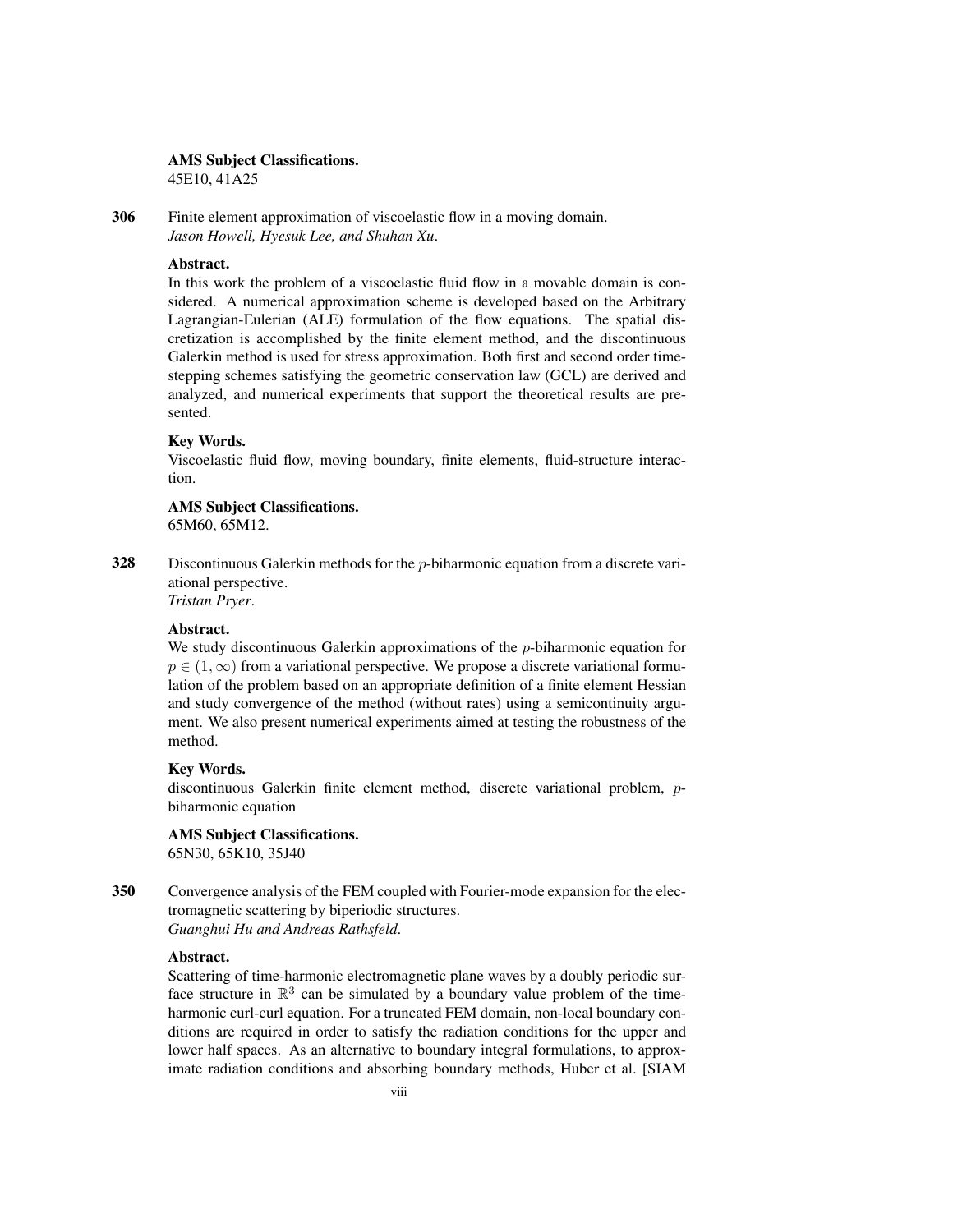J. Sci. Comput., 31 (2009), pp. 1500–1517] have proposed a coupling method based on an idea of Nitsche. In the case of profile gratings with perfectly conducting substrate, the authors have shown previously that a slightly modified variational equation can be proven to be equivalent to the boundary value problem and to be uniquely solvable. Now it is shown that this result can be used to prove convergence for the FEM coupled by truncated wave mode expansion. This result covers transmission gratings and gratings bounded by additional multi-layer systems.

#### Key Words.

electromagnetic scattering, diffraction gratings, convergence analysis, finite element methods, mortar technique

## AMS Subject Classifications.

78A45, 78M10, 65N30, 35J20

376 A robust numerical scheme for singularly perturbed delay parabolic initialboundary-value problems on equidistributed grids. *S. Gowrisankar and Srinivasan Natesan*.

## Abstract.

In this article, we propose a parameter-uniform computational technique to solve singularly perturbed delay parabolic initial-boundary-value problems exhibiting parabolic boundary layers. The domain is discretized by a uniform mesh in the time direction and a nonuniform mesh for the spatial variable obtained via the equidistribution of a monitor function. The numerical scheme consists of the implicit Euler scheme for the time derivative and the classical central difference scheme for the spatial derivative. A truncation error analysis and a stability analysis are carried out. It is shown that the method converges uniformly in the discrete supremum norm with an optimal error bound. Error estimates are derived, and numerical examples are presented.

## Key Words.

singularly perturbed delay parabolic problem, boundary layers, uniform convergence, equidistribution grid, monitor function

AMS Subject Classifications. 65M06, 65M12

396 A structure-preserving algorithm for semi-stabilizing solutions of Generalized Algebraic Riccati Equations. *Tiexiang Li and Delin Chu*.

#### Abstract.

In this paper, a structure-preserving algorithm is developed for the computation of a semi-stabilizing solution of a Generalized Algebraic Riccati Equation (GARE). The semi-stabilizing solution of GAREs has been used to characterize the solvability of the  $(J, J')$ -spectral factorization problem in control theory for general rational matrices which may have poles and zeros on the extended imaginary axis. The main difficulty in solving such a GARE lies in the fact that its associated Hamiltonian/skew-Hamiltonian pencil has eigenvalues on the extended imaginary axis. Consequently, it is not clear which eigenspace of the associated Hamiltonian/skew-Hamiltonian pencil can characterize the desired semi-stabilizing solution. That is, it is not clear which eigenvectors and principal vectors corresponding to the eigenvalues on the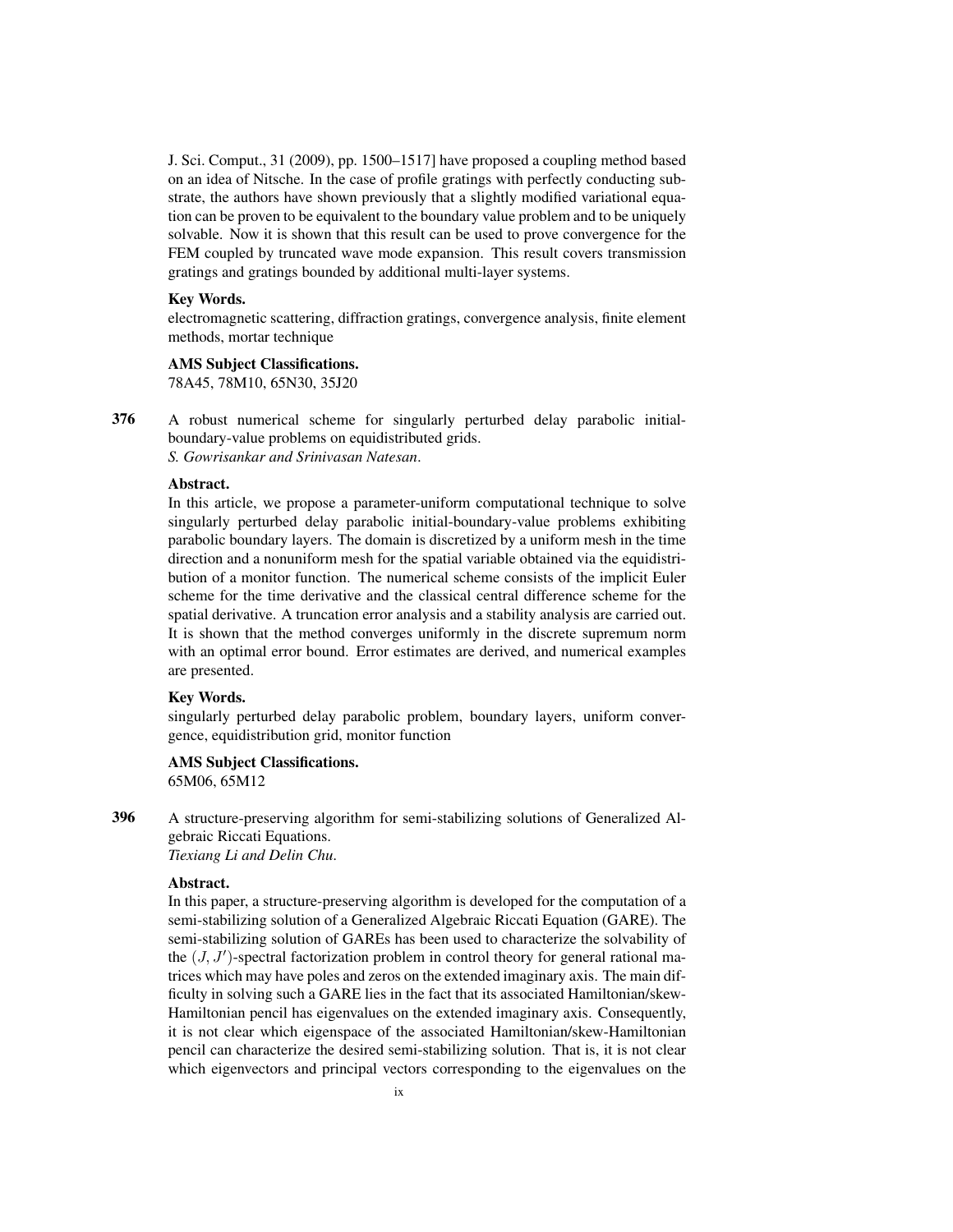extended imaginary axis should be contained in the eigenspace that we wish to compute. Hence, the well-known generalized eigenspace approach for the classical algebraic Riccati equations cannot be employed directly. The proposed algorithm consists of a structure-preserving doubling algorithm (SDA) and a postprocessing procedure to determine the desired eigenvectors and principal vectors corresponding to the purely imaginary and infinite eigenvalues. Under mild assumptions, linear convergence of rate  $1/2$  for the SDA is proved. Numerical experiments illustrate that the proposed algorithm performs efficiently and reliably.

#### Key Words.

Generalized Algebraic Riccati Equation, structure-preserving doubling algorithm, semi-stabilizing solution

#### AMS Subject Classifications.

15A15, 15A09, 15A23

420  $\alpha$ -fractal rational splines for constrained interpolation. *Puthan Veedu Viswanathan and Arya Kumar Bedabrata Chand*.

#### Abstract.

This article is devoted to the development of a constructive approach to constrained interpolation problems from a fractal perspective. A general construction of an  $\alpha$ fractal function  $s^{\alpha} \in C^p$ , the space of all p-times continuously differentiable functions, by a fractal perturbation of a traditional function  $s \in \mathcal{C}^p$  using a finite sequence of base functions is introduced. The construction of smooth  $\alpha$ -fractal functions described here allows us to embed shape parameters within the structure of differentiable fractal functions. As a consequence, it provides a unified approach to the fractal generalization of various traditional non-recursive rational splines studied in the field of shape preserving interpolation. In particular, we introduce a class of  $\alpha$ -fractal rational cubic splines  $s^{\alpha} \in C^1$  and investigate its shape preserving aspects. It is shown that  $s^{\alpha}$  converges to the original function  $\Phi \in C^2$  with respect to the  $\mathcal{C}^1$ -norm provided that a suitable mild condition is imposed on the scaling vector  $\alpha$ . Besides adding a layer of flexibility, the constructed smooth  $\alpha$ -fractal rational spline outperforms its classical non-recursive counterpart in approximating functions with derivatives of varying irregularity. Numerical examples are presented to demonstrate the practical importance of the shape preserving  $\alpha$ -fractal rational cubic splines.

#### Key Words.

iterated function system,  $\alpha$ -fractal function, rational cubic spline, convergence, convexity, monotonicity, positivity

#### AMS Subject Classifications.

28A80, 26A48, 26A51, 65D07, 41A20, 41A29, 41A05

443 Efficient high-order rational integration and deferred correction with equispaced data.

 $Stefan Güttel and Georges Klein.$ 

#### Abstract.

Stable high-order linear interpolation schemes are well suited for the accurate approximation of antiderivatives and the construction of efficient quadrature rules. In this paper we utilize for this purpose the family of linear barycentric rational interpolants by Floater and Hormann, which are particularly useful for interpolation with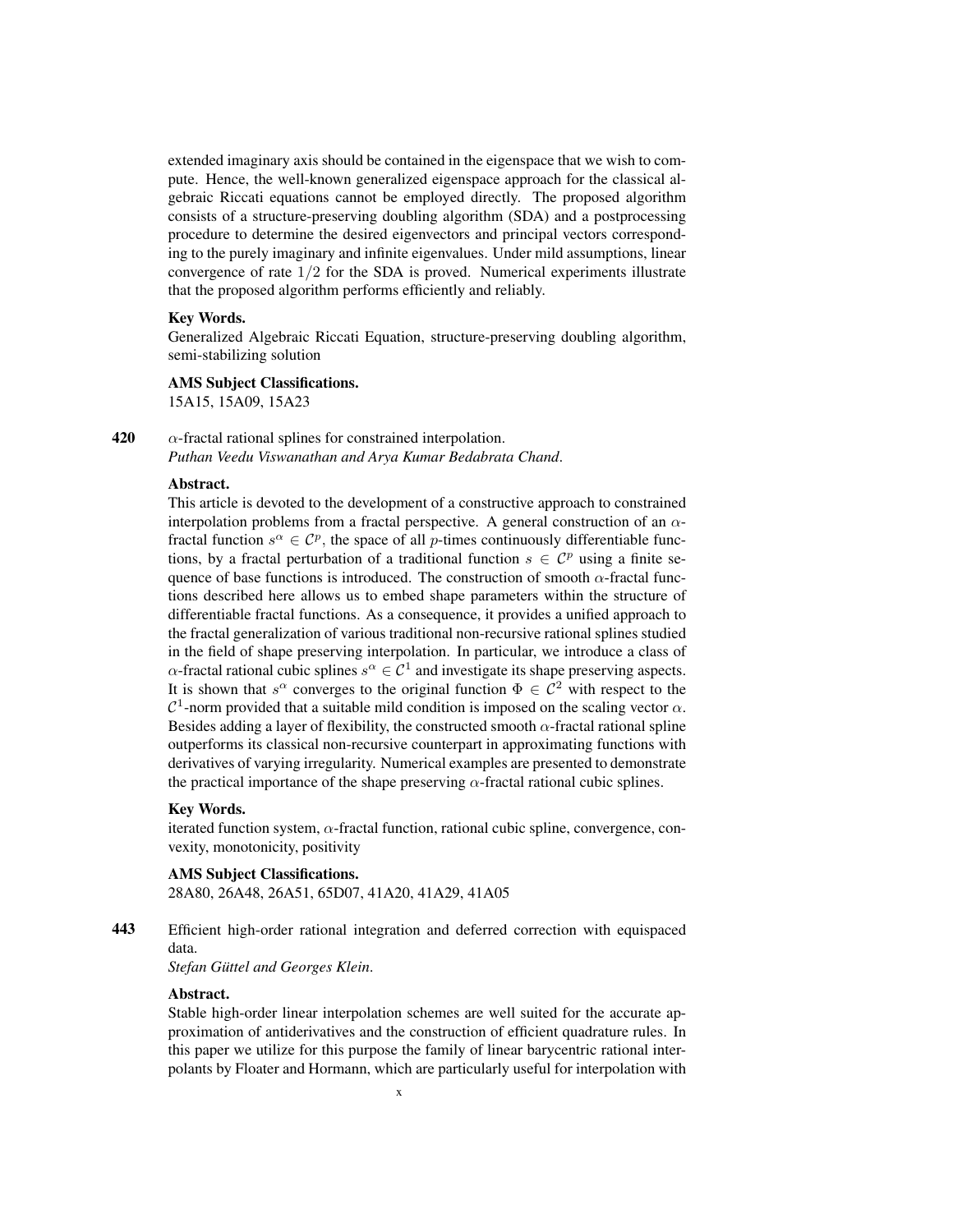equispaced nodes. We analyze the convergence of integrals of these interpolants to those of analytic functions as well as functions with a finite number of continuous derivatives. As a by-product, our convergence analysis leads to an extrapolation scheme for rational quadrature at equispaced nodes. Furthermore, as a main application of our analysis and target of the present paper, we present and investigate a new iterated deferred correction method for the solution of initial value problems, which allows to work efficiently even with large numbers of equispaced data. This socalled rational deferred correction (RDC) method turns out to be highly competitive with other methods relying on more involved implementations or non-equispaced node distributions. Extensive numerical experiments are carried out, comparing the RDC method to the well established spectral deferred correction (SDC) method by Dutt, Greengard and Rokhlin.

#### Key Words.

Quadrature, barycentric rational interpolation, extrapolation, initial value problems, deferred correction.

#### AMS Subject Classifications.

65D05, 41A20, 65D30, 65B05.

465 "Plug-and-Play" edge-preserving regularization. *Donghui Chen, Misha E. Kilmer, and Per Christian Hansen*.

#### Abstract.

In many inverse problems it is essential to use regularization methods that preserve edges in the reconstructions, and many reconstruction models have been developed for this task, such as the Total Variation (TV) approach. The associated algorithms are complex and require a good knowledge of large-scale optimization algorithms, and they involve certain tolerances that the user must choose. We present a simpler approach that relies only on standard computational building blocks in matrix computations, such as orthogonal transformations, preconditioned iterative solvers, Kronecker products, and the discrete cosine transform— hence the term "plug-andplay." We do not attempt to improve on TV reconstructions, but rather provide an easy-to-use approach to computing reconstructions with similar properties.

### Key Words.

image deblurring, inverse problems, p-norm regularization, projection algorithm

#### AMS Subject Classifications. 65F22, 65F30

478 A deflated block flexible GMRES-DR method for linear systems with multiple righthand sides.

*Jing Meng, Pei-Yong Zhu, Hou-Biao Li, and Xian-Ming Gu*.

#### Abstract.

This study is mainly focused on the iterative solution of multiple linear systems with several right-hand sides. To solve such systems efficiently, we first present a flexible version of block GMRES with deflation of eigenvalues according to [R. B. Morgan, Restarted block-GMRES with deflation of eigenvalues, Appl. Numer. Math., 54 (2005), pp. 222–236] and then apply a modified block Arnoldi vector deflation technique to accelerate the convergence of this new flexible version. Incorporating this deflation technique, the new algorithm can address the possible linear dependence